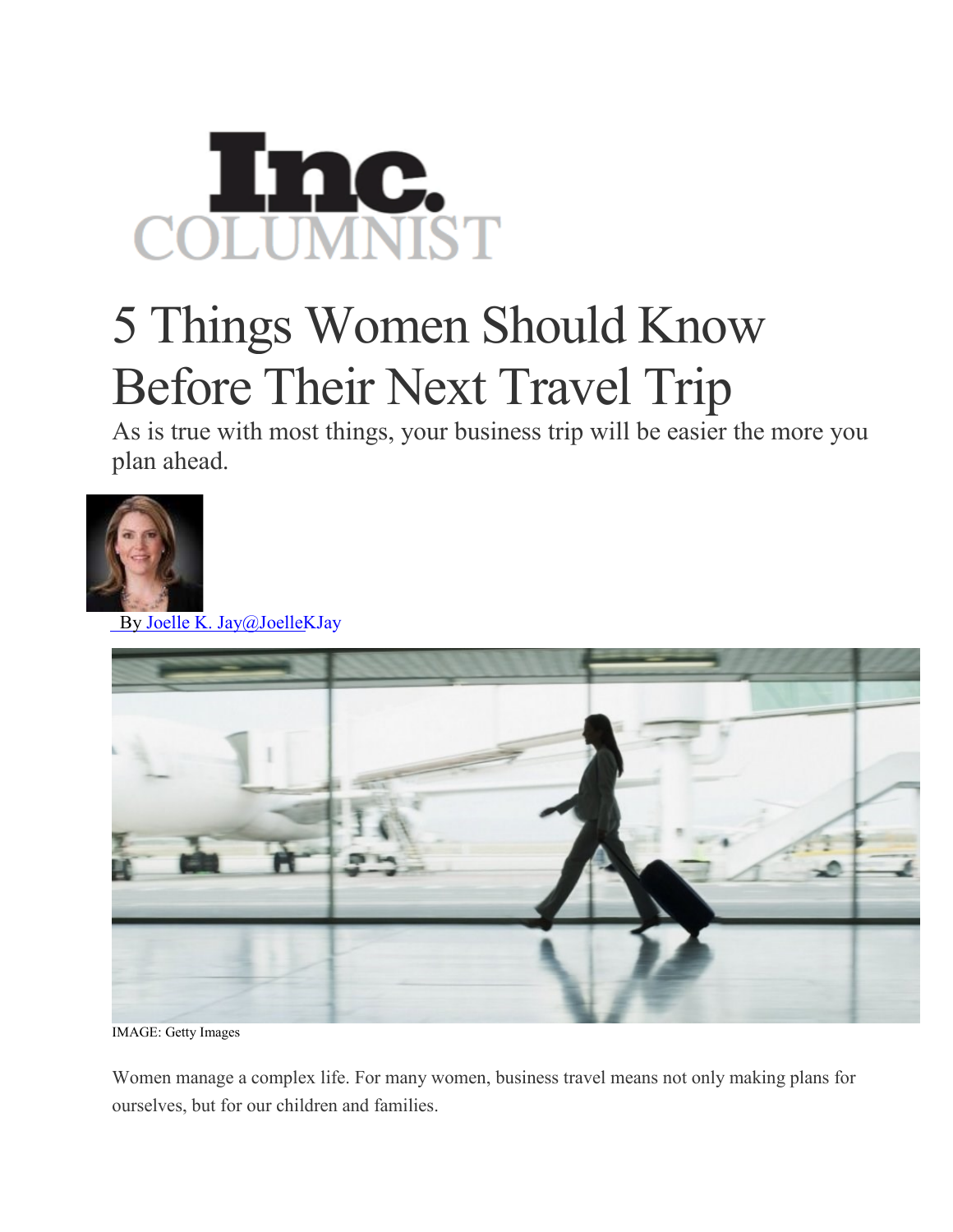If you follow my column you know I often write about ways to maximize your time, and this is still true when it comes to business travel. As is true with most things, your business trip will be easier the more you plan ahead.

Many of the following are things we always say we'll do, but never do, before we travel in order to maximize our time--and sanity--during business travel:

**Give up packing.** I recommend that people have a small suitcase completely packed at all times. Set up a business travel-designated suitcase with duplicated essentials: your makeup and toiletries, an extra set of glasses or contacts (if not cost-prohibitive), a travel-specific set of PJs and a full workout outfit with shoes. This will cut out at least 30 minutes of packing. Have standard travel outfits that are always at the ready--one black dress, a black blazer, a white blouse, and pair of black slacks. You can always mix up your travel wardrobe by throwing in different scarves at the last minute.

**Think through all modes of your transportation.** This includes buses, trains, cars, and hotel reservations. Minimize your stress factor by having this all done before you leave, especially when you've never been to your travel destination before. For example, if you have a meeting in Las Vegas it's good to know that when you get off the plane you may need to wait 45 minutes to get a cab, and that should be factored in on your time. On the other hand, if you're trying to hail a cab at a busy time, perhaps in New York City, for example, you might not get one at all. Get a sense of your options in advance so you won't be unpleasantly surprised.

**Give everything a specific place.** This can cut both time and stress. If you have a travel-specific portfolio or folder that you carry with you with all of your travel documents in specific locations you never have to suffer from that "Did I forget..." moment. If you know you keep your passport in the front flap of your portfolio, and you know that you keep your tickets in the back flap of your portfolio, you never have to get frazzled while you're digging through your bags in the security line.

**Get WiFi passwords in advance.** Most people don't know that you can get the WiFi passwords of places like hotels and airports ahead of time if you search online--FourSquare is a great place to start. Googling and getting this information beforehand can ensure that you're not late on those urgent emails and calls that can come through when you're on the go. Plus, connecting can help save your cellphone battery from extra distress.

**Plan your downtime.** There's a lot of downtime during travel, and it doesn't have to be a waste (unless you want it to be)! If you want to be more productive than checking your Twitter feed for the third time, think outside the box. What could you be listening to in the security line? Perhaps that new audiobook you've been meaning to start, or that podcast discussing the latest market trends.